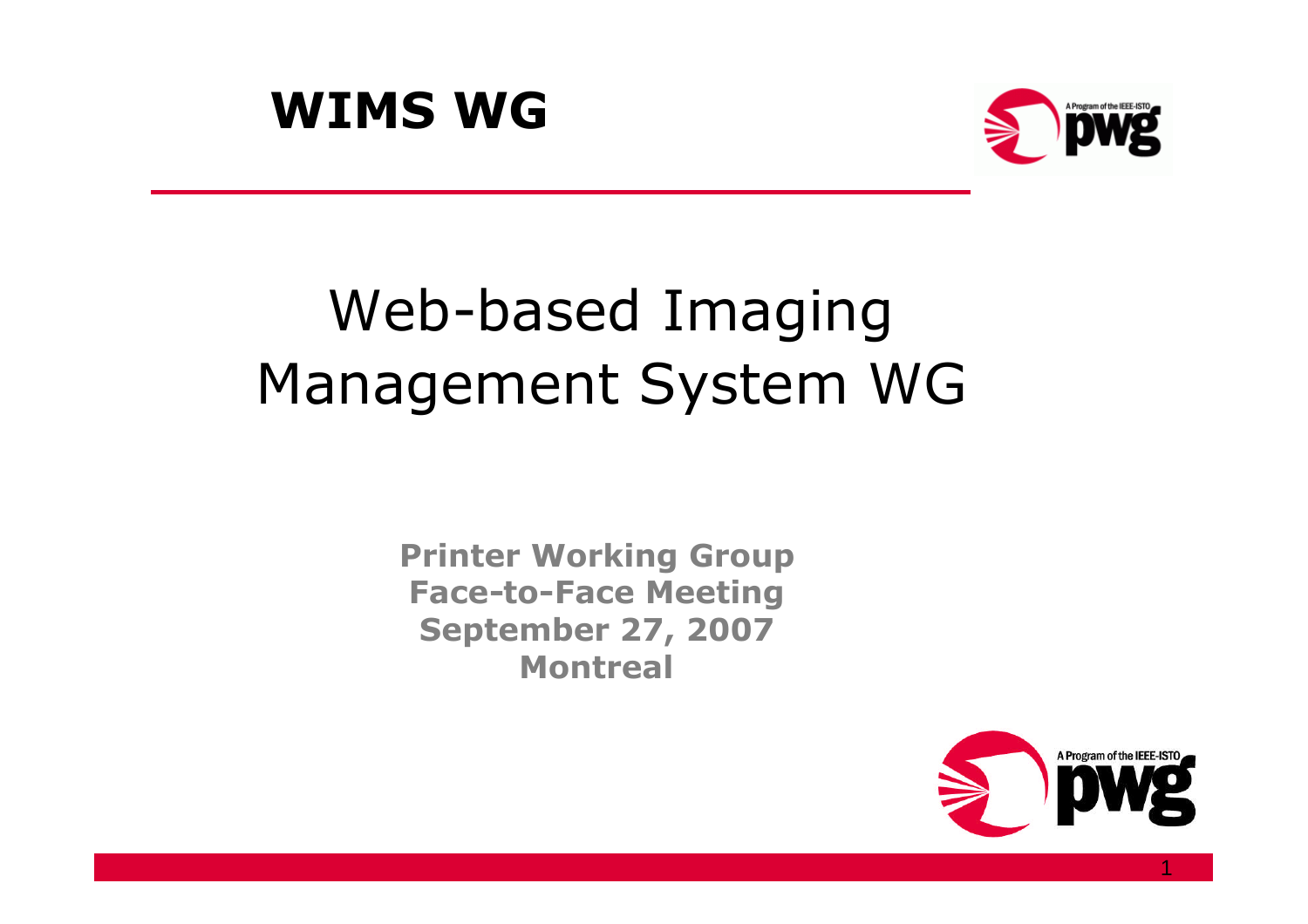## WIMS WG Agenda



- 14:40 15:10 Introductions, Charter Update, Review of Projects, Schedules, New Efforts Quick Review of Counter Spec
- 15:10 15:30 Break
- 15:30 15:50 Counter Schema (Pete)
- 15:50 16:10 Counter MIB Updates (Ira)
- 16:10 16:25 Prototype and Problems (Shah)
- 16:25 16:55 CIM Effort & Management by Web Services (Rick)
- 16:55 17:00 Wrap-up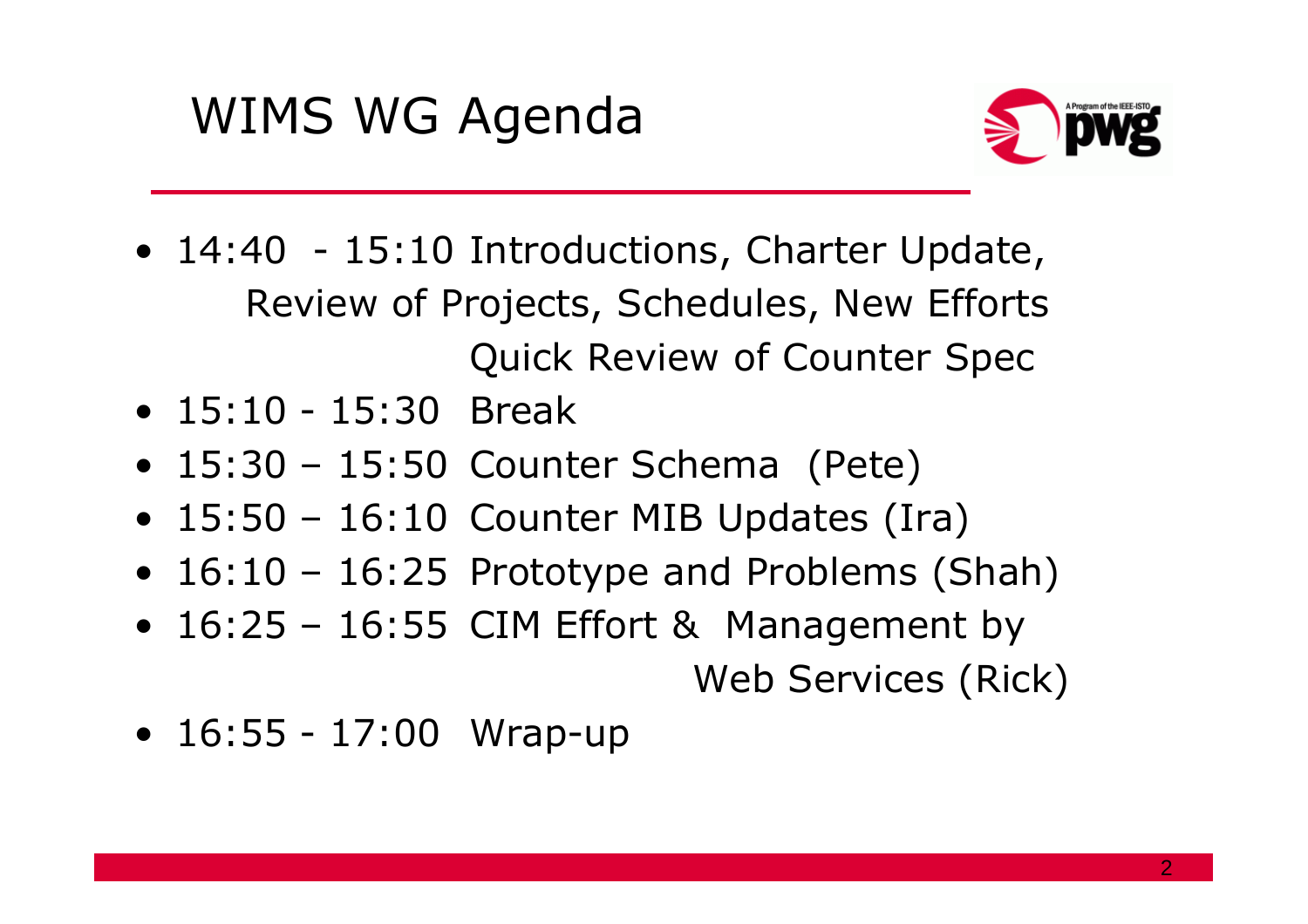

The revised WIMS charter was posted with a call for objections issued 12 August. ftp://ftp.pwg.org/pub/pwg/wims/charter/wdwimsch20-20070807.pdf

The Call for Objections was to end at today's Plenary meeting. No objections were received via e-mail and none were voiced at the plenary.

Are there any objections now?

If not, the revised charter is adopted.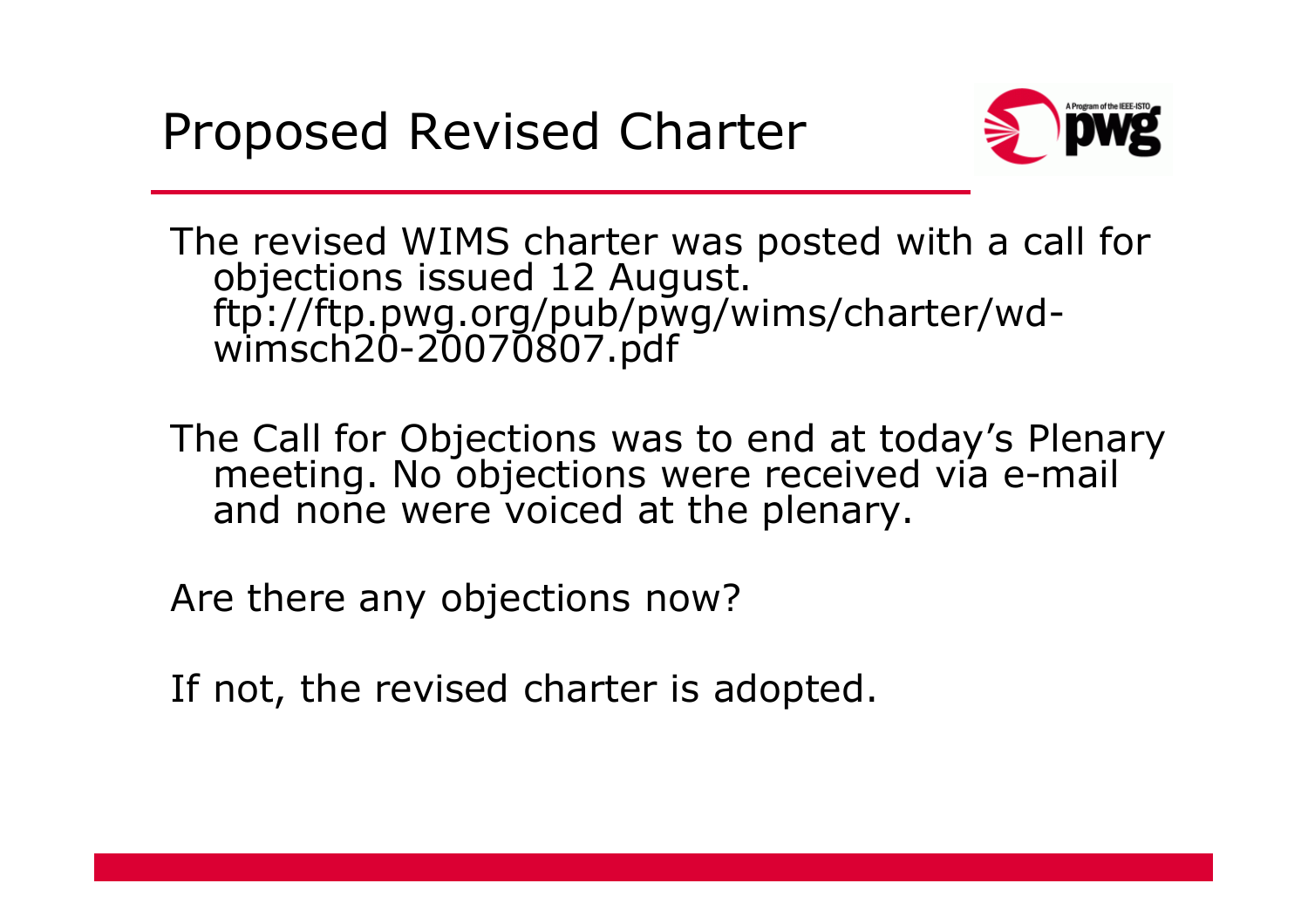### Revised WIMS Charter



**Charter WEB-based Imaging Management Services (WIMS) Working Group Copyright 2007 Printer Working Group, All Rights Reserved.**

#### **Objectives**

**The WIMS working group area of interest is the management of imaging services and devices via the Web. The Objectives are:**

**Continuing support and update of the protocols and specifications produced by the working group.**

**Definition of new and the recasting of previously defined imaging device and service management elements into a web management compatible context.**

**Continuing update and extension of the DMTF/CIM printing classes in anticipation of this forming the basis for imaging service and device management over the Web.**

**Monitoring of other Web based management activities impacting imaging.**

**Projects and Milestones**

**Imaging State and Counter MIB Project**

- **- Draft – Completed**
- **- PWG Last Call - December 2007**

**CIM Printer and Printing Update Project**

**- DMTF Technical Committee approved Printer Device Changes and additions–April 2008**

**- Informational Spec- Best Practices in Creation new CIM Classes and properties Dec 2007**

**- DMTF Technical Committee approved Print Service Changes and additions - September 2008**

**- DMTF Technical Committee approved PrintJob, PrintQueue, and -PrintSAP. Changes and additions –Feb 2009**

**CIM Classes for Imaging Services**

**- TBD**

**The WIMS WG current activities and projected schedules are posted on**

**http://pwg-wiki.wikispaces.com/WIMS and http://pwg-wiki.wikispaces.com/WIMS-CIM**

**Officers**

- **– Co-Chairs: William Wagner and Craig Whittle**
- **– Secretary: Craig Whittle**
- **– Editors: Rick Landau, Ira McDonald**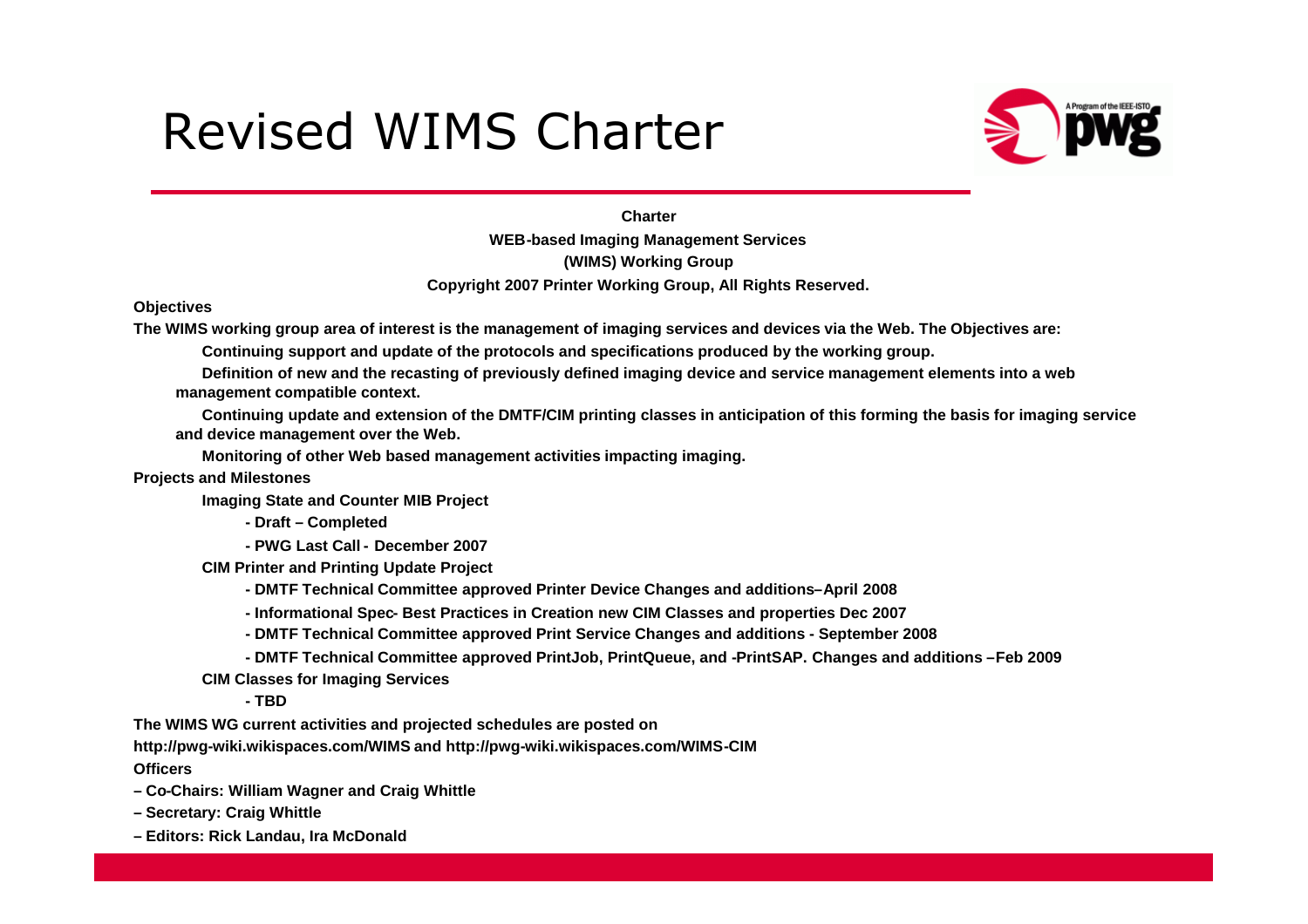Current Projects



#### **Imaging State & Counter MIB**

**(currently in update)**

- **MIB and Counter Schema are outgrowth of "Counter Specification"**
- **Update of DMTF/CIM Printing MOFs**
	- **Outgrowth of Phase 1 PWG/WIMS/CIM effort**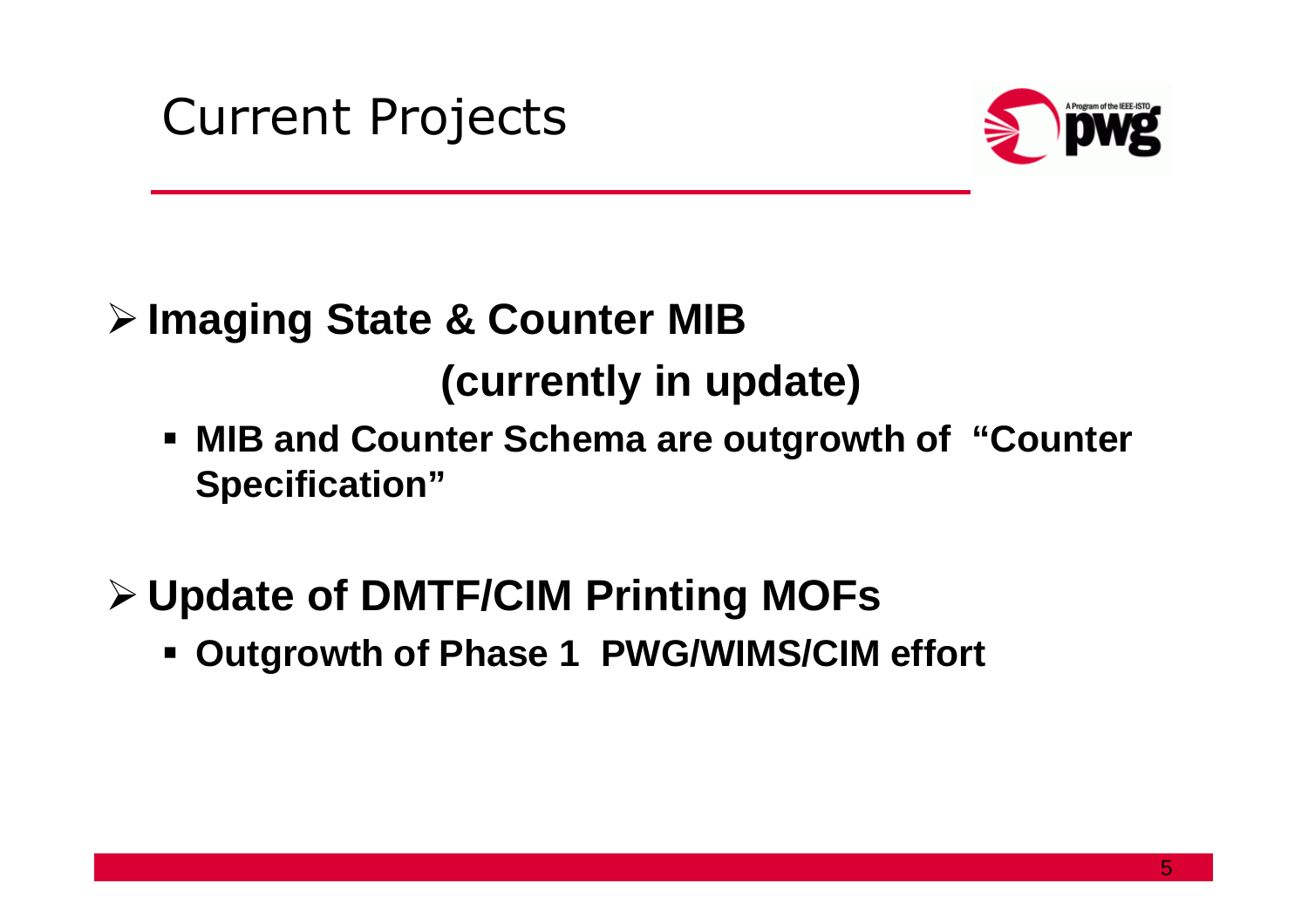## **Imaging State & Counter MIB**



• Current Draft Posted at

ftp://ftp.pwg.org/pub/pwg/wims/wd/wd-wimscountmib20-20070914.zip ftp://ftp.pwg.org/pub/pwg/wims/wd/wd-wimscountmib20-20070914.doc

- MS Word source - with redlines

ftp://ftp.pwg.org/pub/pwg/wims/wd/wd-wimscountmib20-20070914.pdf

- PDF of Word - with redlines and line numbers - for review

ftp://ftp.pwg.org/pub/pwg/wims/wd/wd-wimscountmib20-20070914.mib

- ASN.1 of MIB compiles without warnings in Epilogue and SMICng ftp://ftp.pwg.org/pub/pwg/wims/wd/wd-wimscountmib20-20070914-mib.pdf
- PDF of MIB color-highlighted ASN.1 of MIB
- Prototyping at Samsung
- Anticipated Schedule
	- **Update to reflect Prototype – October 2007**
	- **WG Last Call - November 2007**
	- **PWG Last Call as Candidate Standard- December 2007**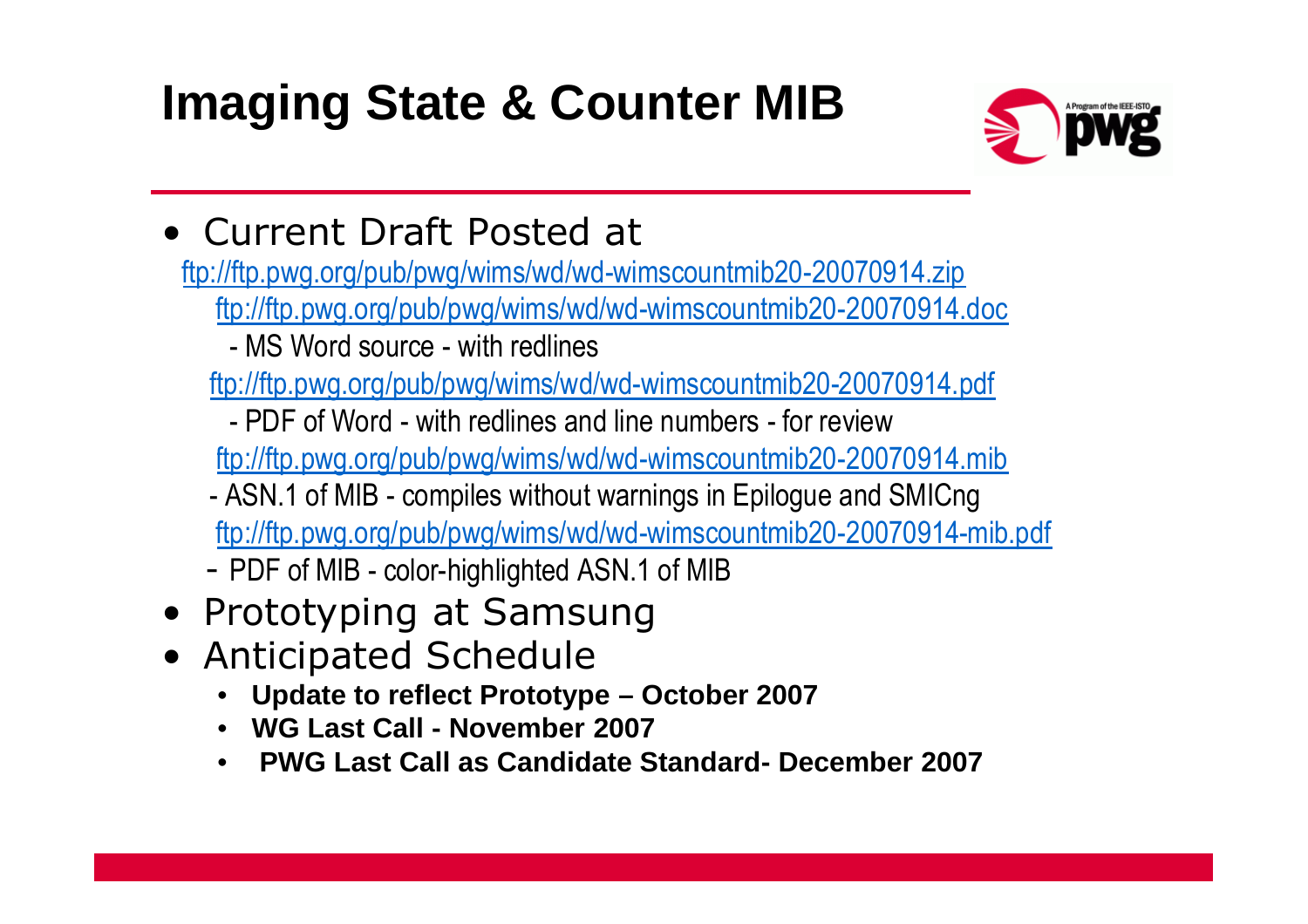The Counter Spec



#### **PWG Standarized Imaging System Counters**

#### • **Intro**

The Imaging System Counters are usage counters designed to address monitoring and accounting needs for an Imaging System, such as a network spooler, a printer or a multifunction device, and the services such a system offers. These counters are intended to support environments such as fleet management across the Internet by outside service providers, enterprise management within an administrative domain by in-house staff and production management in commercial and transaction production print workflows. The defined counters indicate the amount of work performed by the imaging system and to monitor system utilization, data flow, errors and warnings.

The document does not describe mapping of these semantics to XML Schema, MIB or any protocol. These mappings are addressed in the Schema and MIB activities.

#### • **Status**

Updated Counter Spec

• **Approved in April as PWG Candidate Standard 5106.1-2007**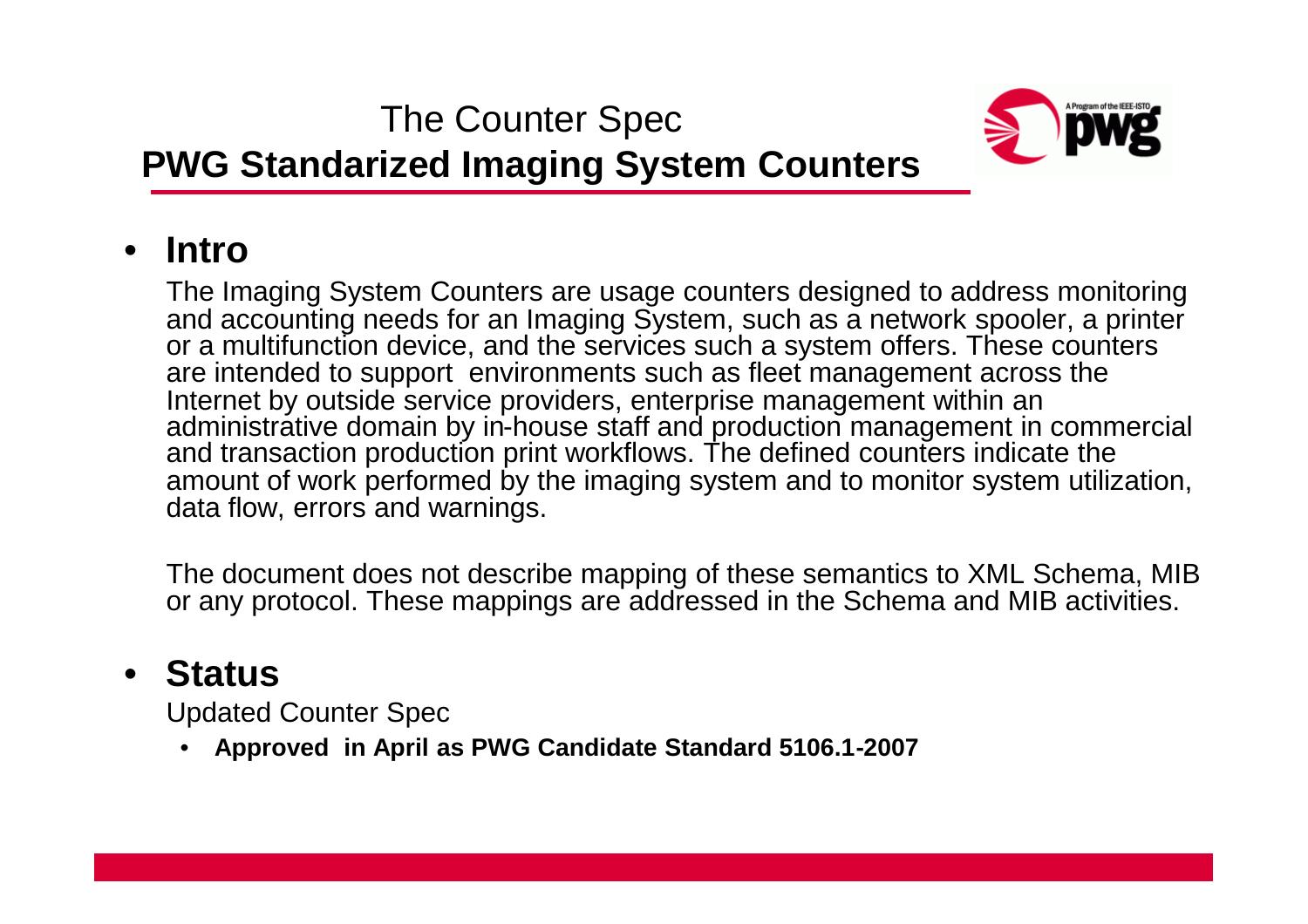## **Update of DMTF/CIM Printing MOFs**



- Continuing Phases 2 and 3 of the CIM Realignment Activity
	- Fix definitions of ambiguous properties, deprecate non-interoperable properties; move properties to correct parent class
	- Add needed management items that are available through existing printer management methods (e.g., MIBs & IPP)
- Schedule
	- **DMTF Technical Committee approved Printer Device Changes and additions–April 2008**
	- **Informational Spec- Best Practices in Creation new CIM Classes and properties Dec 2007**
	- **DMTF Technical Committee approved Print Service Changes and additions - September 2008**
	- **DMTF Technical Committee approved PrintJob, PrintQueue, and -PrintSAP. Changes and additions –Feb 2009**